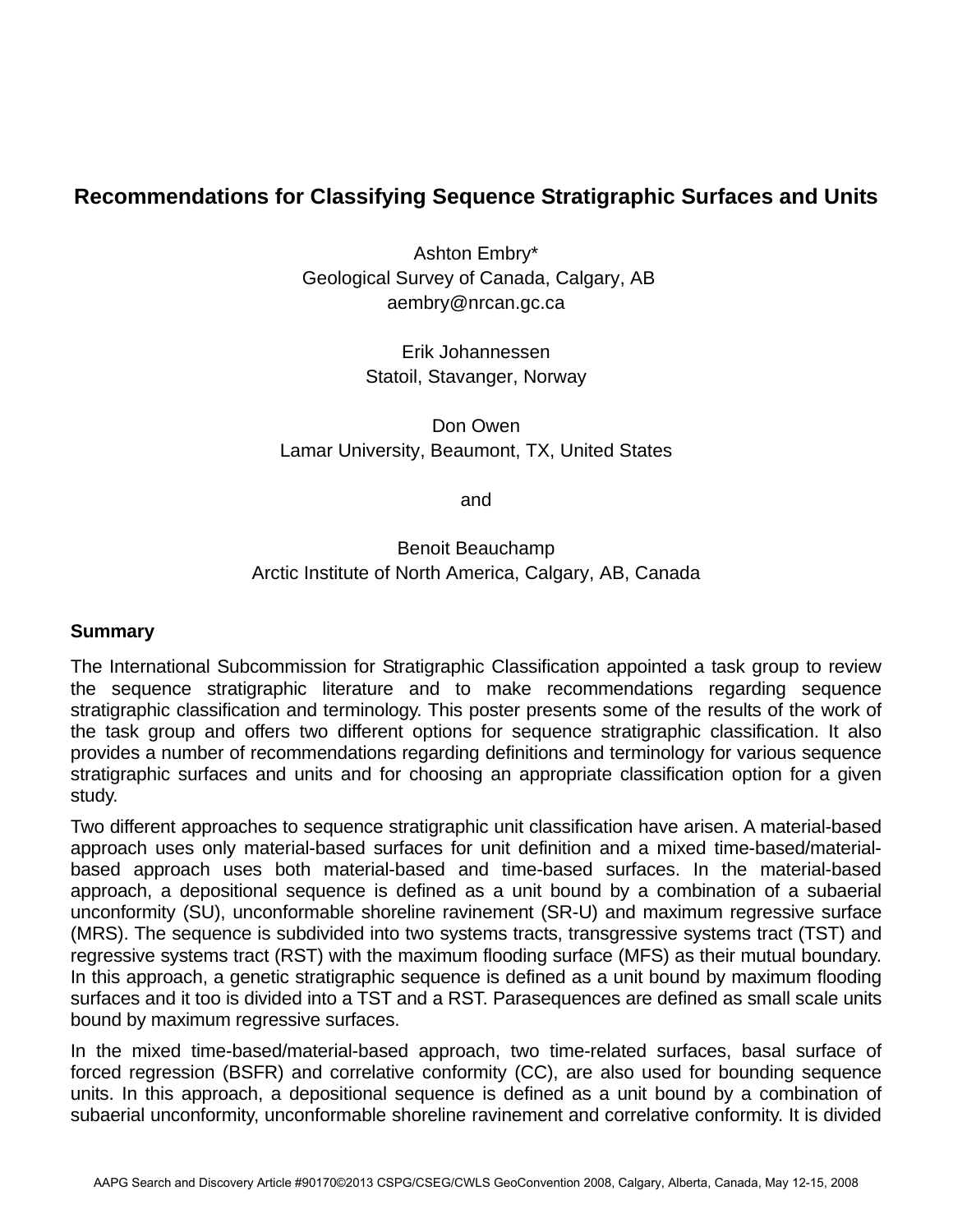into four systems tracts – lowstand systems tract (CC–MRS), transgressive systems tract (MRS-MFS), highstand systems tract (MFS-BSRF) and falling stage systems tract (BSFR-CC). A genetic stratigraphic sequence is defined in the same way as that in the material-based approach (MFS for boundary) but it is subdivided into the same four systems tracts as the depositional sequence.

The availability of the two classification schemes provides stratigraphers with two options for delineating sequence stratigraphic units. We believe this ensures interpretation level matches the data at hand. Importantly it also alleviates the problem of force fitting data to an inappropriate classification scheme. This problem has occurred often in the past due to the extreme difficulty of reliably identifying the two time-based surfaces in many situations of insufficient data.

Twenty recommendations for sequence stratigraphic surface and units classification are offered.

- 1. That the main material-based surfaces used in sequence stratigraphy be called subaerial unconformity, shoreline ravinement, regressive surface of marine erosion, maximum regressive surface and maximum flooding surface.
- 2. That the two time surfaces used in sequence stratigraphy be called the basal surface of forced regression (time surface equivalent to the start of bas level fall) and correlative conformity (time surface equivalent to start of base level rise)
- 3. That a sequence be the primary unit of sequence stratigraphy and that it be a generic unit defined as "a unit bound by a specific type of unconformity and its correlative surfaces".
- 4. That correlative surfaces be considered surfaces which join with the end(s) of the defining unconformity, and with each other, so as to form a single, through going boundary.
- 5. That specific types of sequences be defined and named on the basis of specific types of unconformities.
- 6. That the sequence type, which employs a subaerial unconformity as its defining type of unconformity, be named a depositional sequence.
- 7. That the sequence type, which employs a maximum flooding surface as its defining type of unconformity, be named a genetic stratigraphic sequence.
- 8. That sequences be divided into component units called systems tracts. A systems tract is another generic unit in sequence stratigraphy and is defined as "a component unit of a sequence which is bound by sequence stratigraphic surfaces".
- 9. That specific types of systems tracts be defined on the basis of specific combinations of bounding surfaces.
- 10. That a transgressive systems tract (TST) be defined as a unit bound by a subaerial unconformity, unconformable shoreline ravinement and/or maximum regressive surface below and a maximum flooding surface above.
- 11. That a regressive systems tract (RST) be defined as a unit bound by a maximum flooding surface below and a subaerial unconformity, unconformable shoreline ravinement and/or maximum regressive surface above.
- 12. That a lowstand systems tract be defined as a unit bound by the correlative conformity below and the maximum regressive surface above.
- 13. That a highstand systems tract be defined as a unit bound by the maximum flooding surface below and a subaerial unconformity, unconformable shoreline ravinement and/or the basal surface of forced regressive above.
- 14. That a falling stage systems tract be defined as a unit bound by the basal surface of forced regression below and the correlative conformity above.